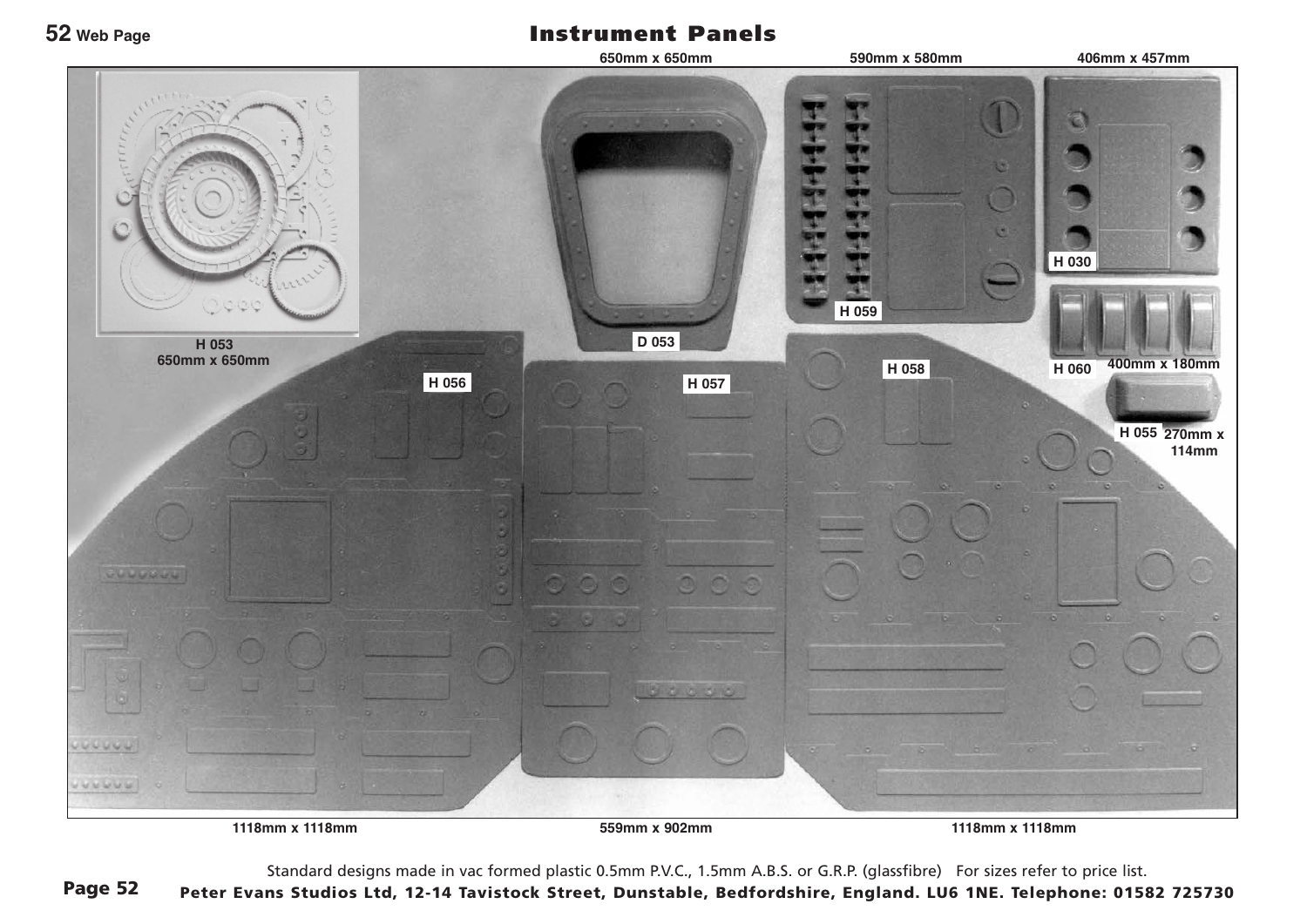**54 Web Page**

Space Age



Standard designs made in vac formed plastic 0.5mm P.V.C., 1.5mm A.B.S. or G.R.P. (glassfibre) For sizes refer to price list.

Page 54 Peter Evans Studios Ltd, 12-14 Tavistock Street, Dunstable, Bedfordshire, England. LU6 1NE. Telephone: 01582 725730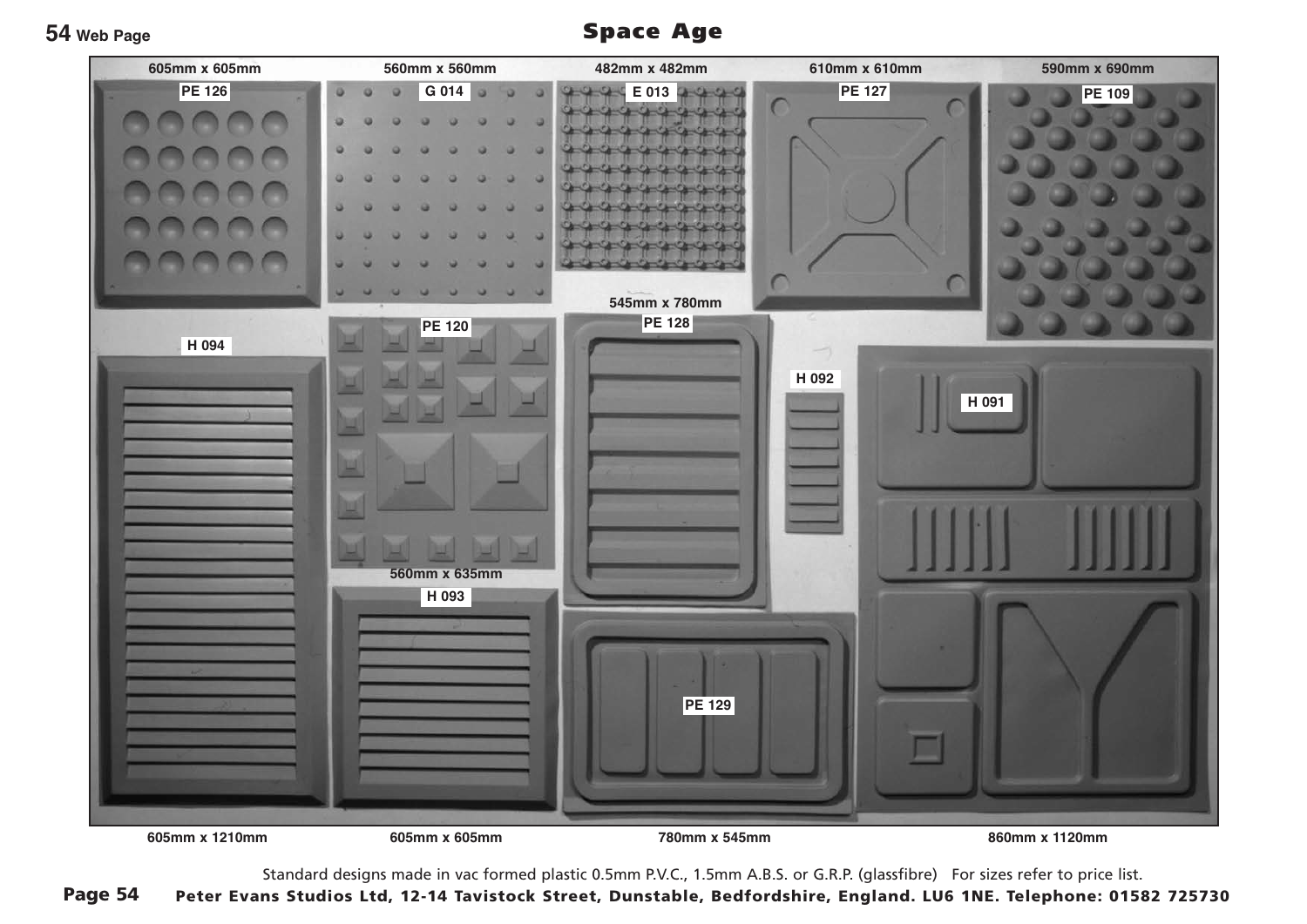

Standard designs made in vac formed plastic 0.5mm P.V.C., 1.5mm A.B.S. or G.R.P. (glassfibre) For sizes refer to price list.